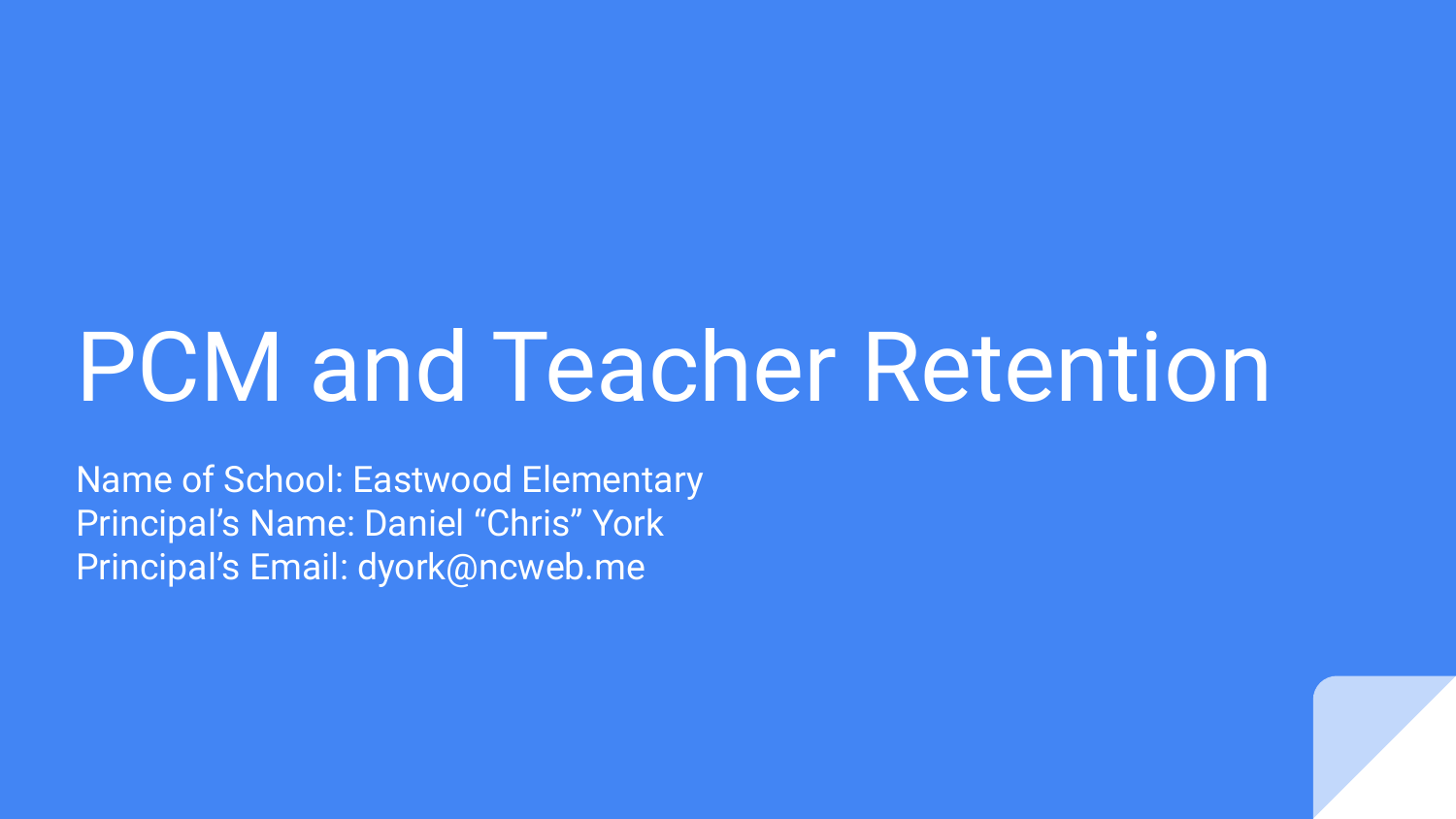#### Background Leading to this Inquiry

New teachers have entered the education profession at an unfamiliar time. Coming out of a pandemic, given the mental health instability of students, and the general stressors of the job; new teachers are leaving the profession quicker than ever. I hired three first-year teachers and one first-year counselor before the school year began. Eastwood receives the most Title 1 funding in our district. We are a K-6 building and have around 350 students. Our students come to us experiencing high amounts of trauma and families from poverty. For new teachers, this can be a challenge with so many students in your classroom experiencing this.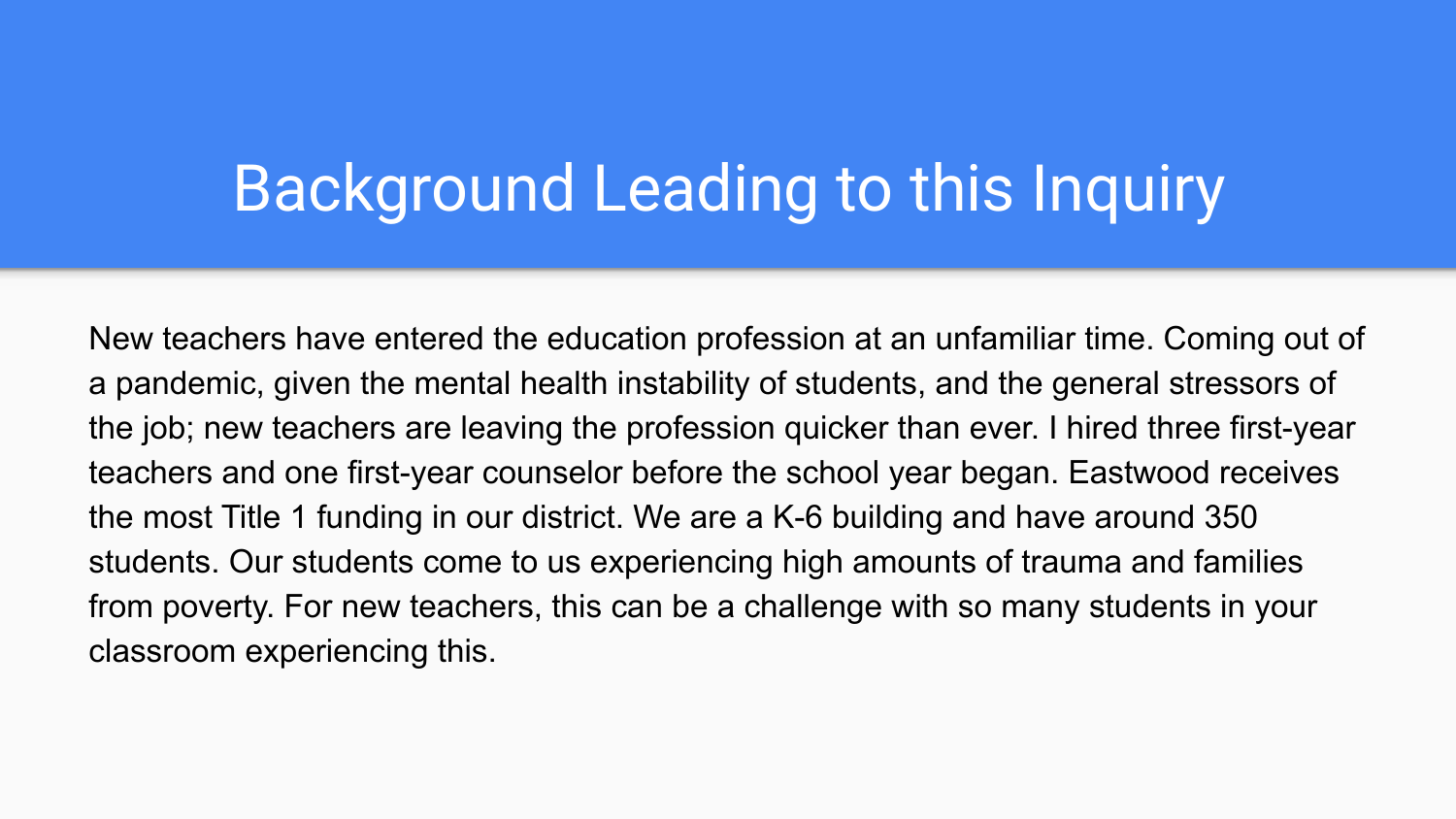#### Purpose of this Inquiry

Therefore, I wondered if I was able to learn more about the PCM and found ways to better communicate to my new teachers, if that would help increase staff morale and help with teacher retention. If my new teachers felt this way then hopefully this would help with teacher retention as they would feel valued and appreciated. With this purpose in mind, I wondered how the PCM could best serve me as a leader with my teachers.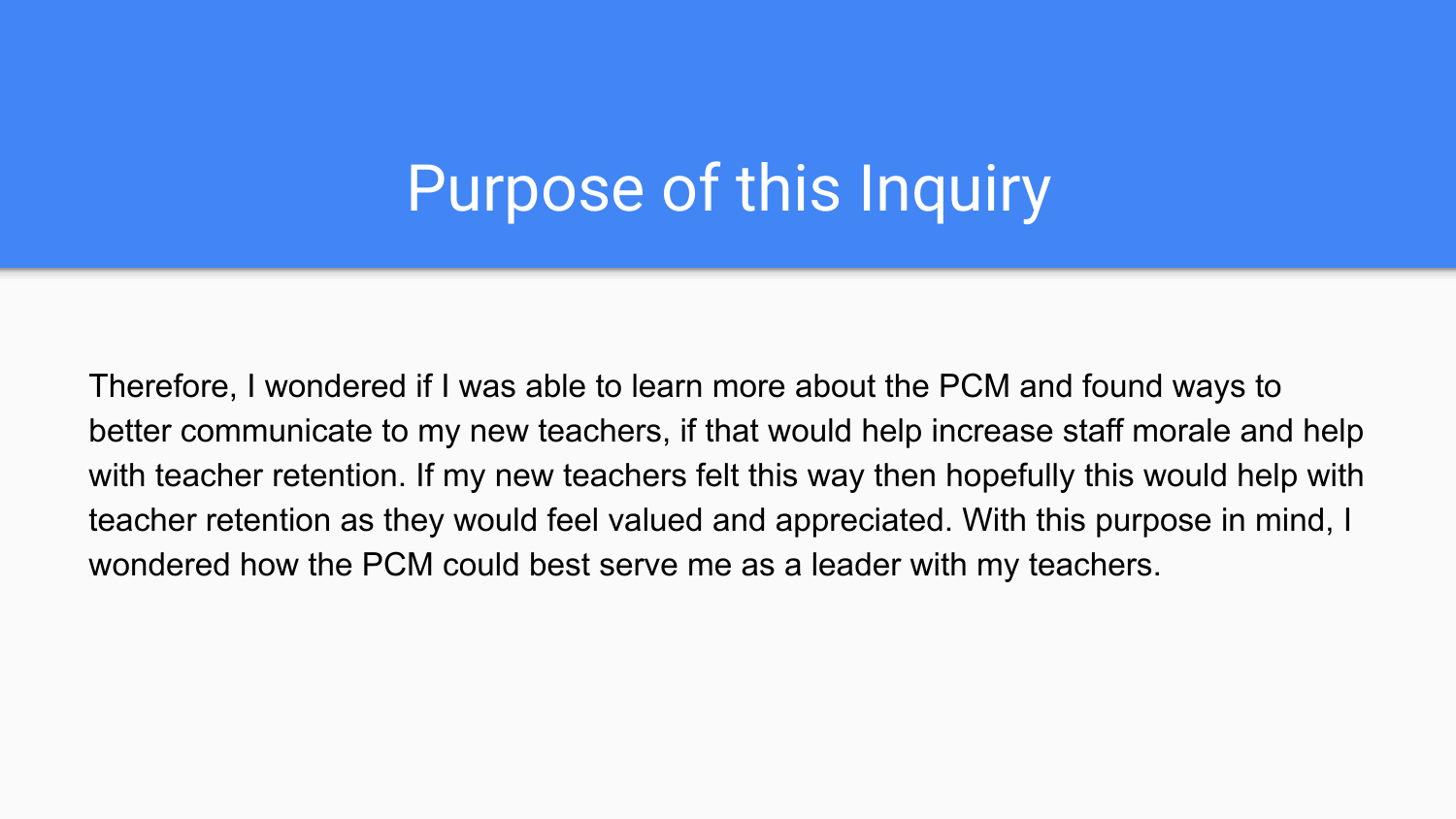# My Actions

- My Understanding of PCM and how it impacted me
- Identifying my new teachers base and phase based on the PCM Book
- Schedule Meetings to discuss my thoughts with each teacher
- Create a google quiz using Seeing People Through
- Meet with the the teachers again
- Implement the knowledge I now have to make teachers feel valued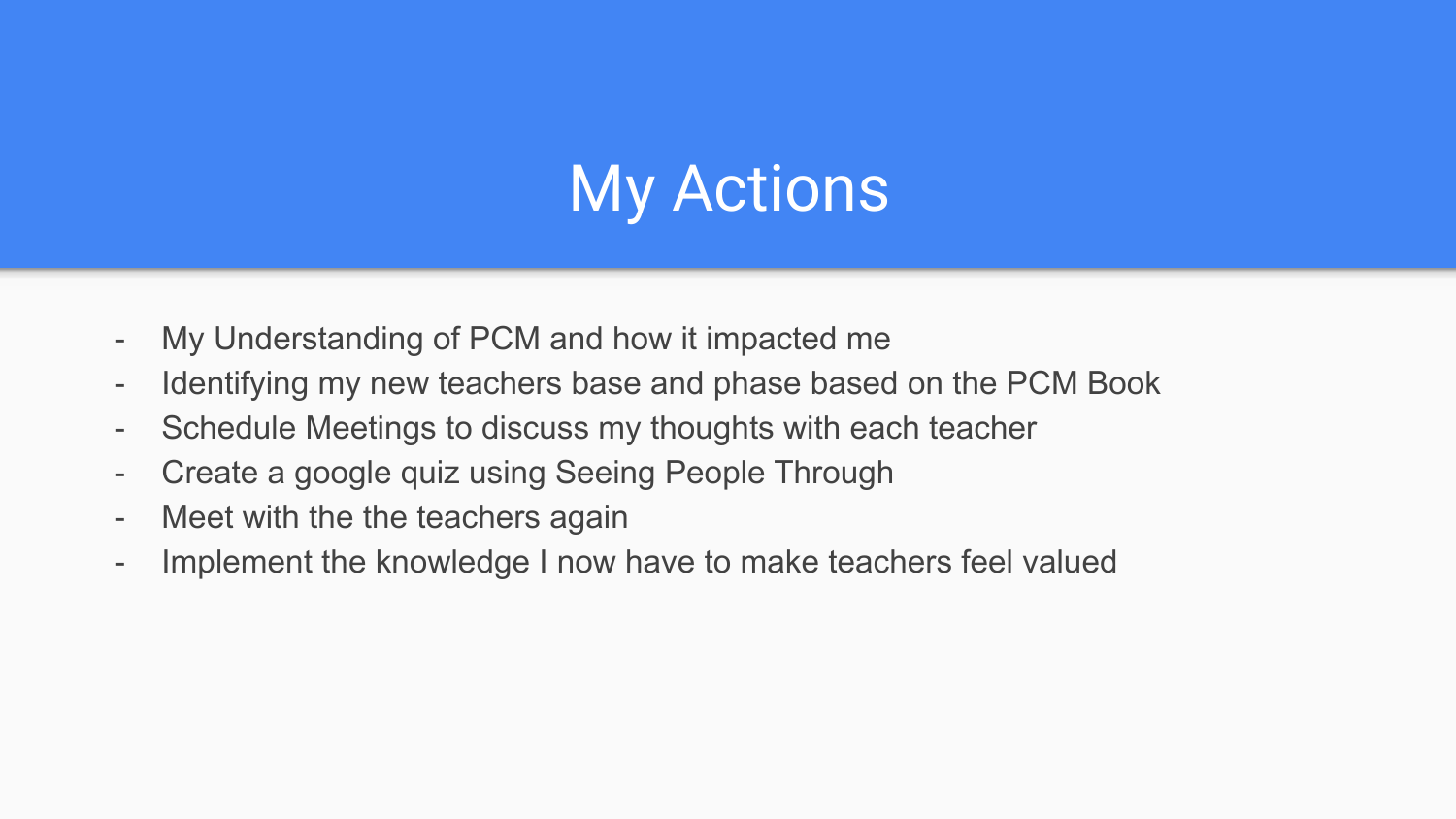#### Data Collection

- Notes from book of examples that I heard or noticed about each teacher.
- Quiz Results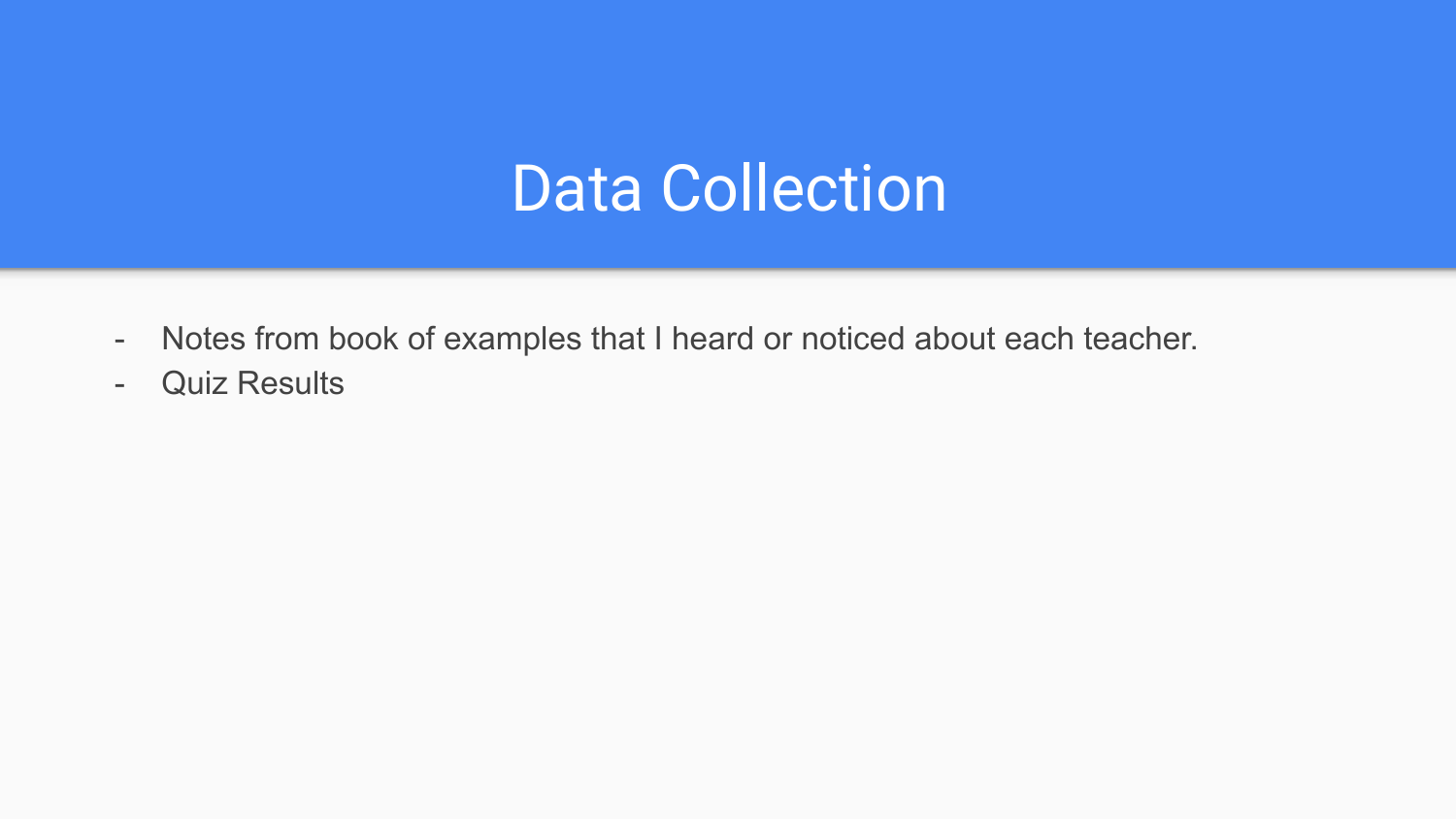Phase: Harmonizer: Losing confidence and self-esteem.

- Base: Imaginer: Imaginative, reflective, calm, (Want privacy and their own space) - She imagines, not sure at times, waits for more directions, struggles making decisions on her own.
- Prefers to be told what to do. (p89). Doesn't like requestive mode of communication as it can invite stress and miscommunication. When I do communicate I need to clarify directives and allow time and space to execute.
- P125- She starts questions often with "If it's okay, could I...." "I'm fine with whatever" (Harmonizer)
- (Imaginer) It occurred to me that
- Things I can do according to p126 -Make her feel safe, avoid judgement, listen to their feelings and show I care. (Harmonizer)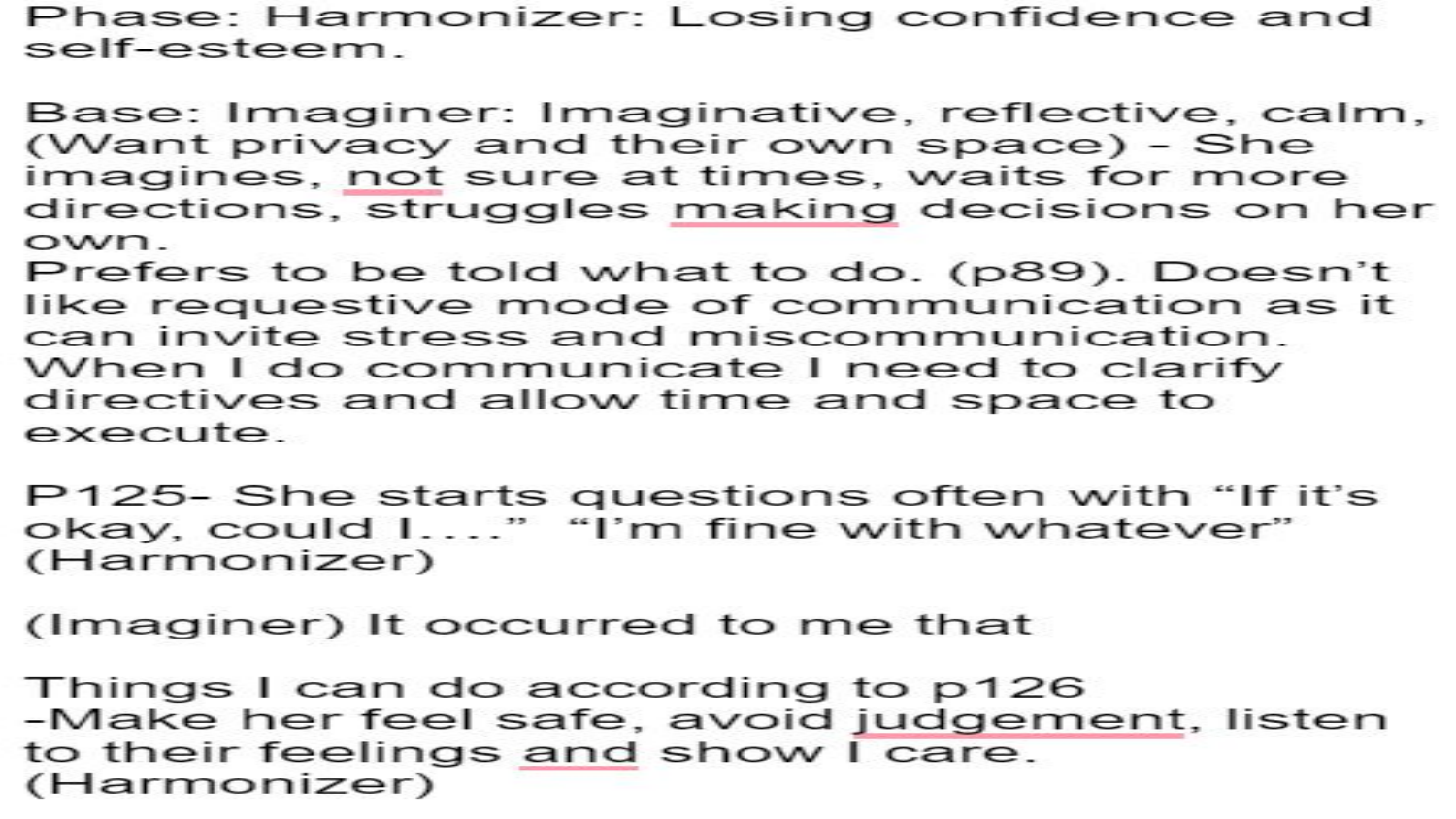Examples: Social interactions with other lifeskill teachers often turn to tears and anger for Kim. She lacks confidence because she doesn't know as much and in turn, gets angry at herself and others. By her own admission, her body will start to cry whenever conflict arises, even if she doesn't necessarily feel that way. This has happened in my interactions with me and other teachers.

When it comes to her students, she wants them to be treated fairly. She has tried several times to mainstream some students, which is a good thing. Finding the right lunch schedule for her students has been an issue this year as some become aggressive in that setting. She has fought, and gotten angry, with lunch staff when she perceives things as unfair.

In her personal life, she is a natural caregiver. Examples are she has adopted a former student with special needs. This was a long process that started when she was an aide. The parents had passed away so she fought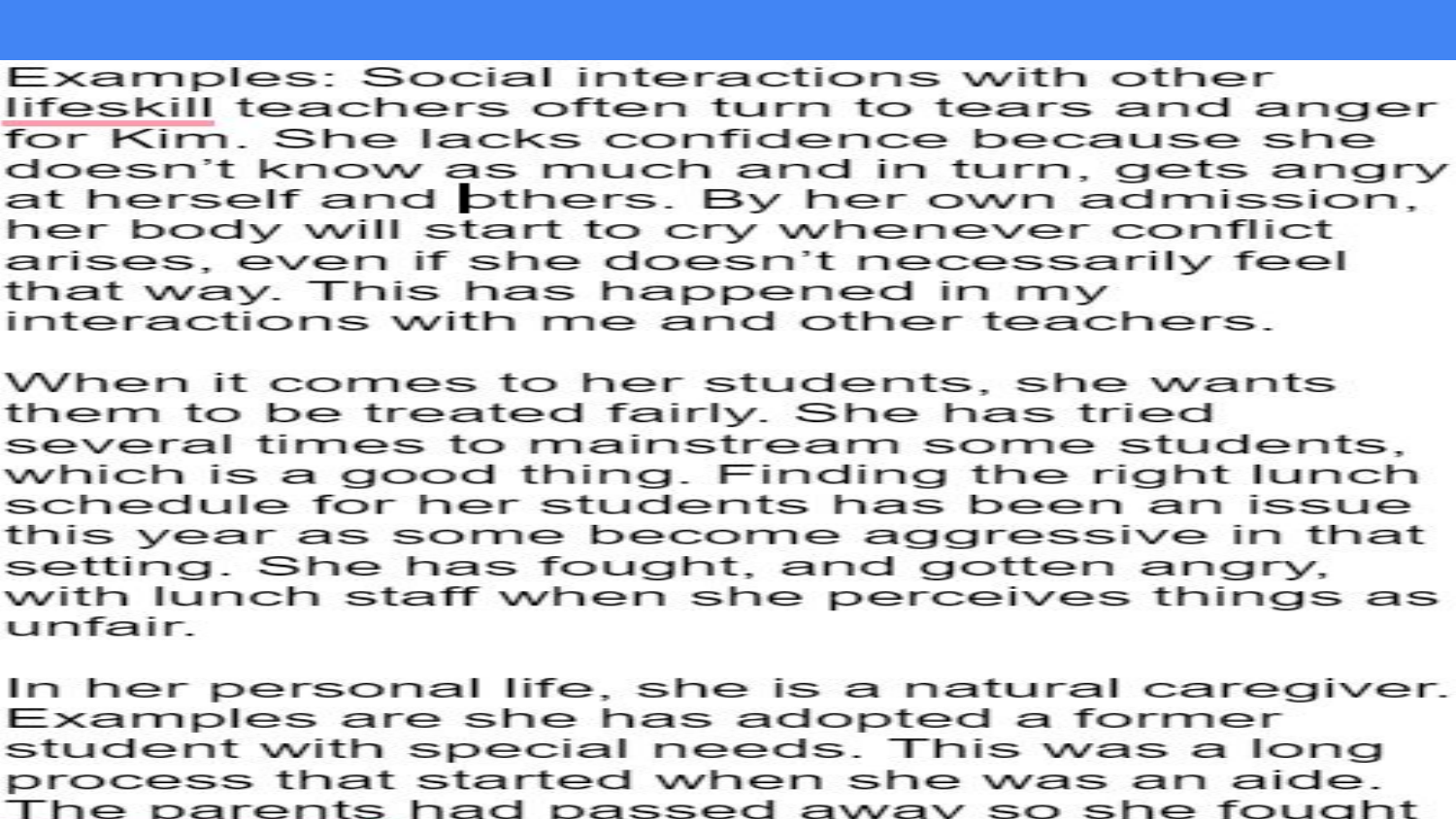#### Emily Orr (Counselor)

Base: Thinker

Phase: Harmonize

Feed the(base) side of her by

Phase needs:

- Recognition of productive work and  $\left( \begin{array}{c} 1 \end{array} \right)$ proper time structure.
- 2) Energized when there are clear structures, quidelines and a chain of command is in place.
- 3) Can I count on you?
- Provide them time to complete 4) desired tasks and follow through on my end of what I will say I do.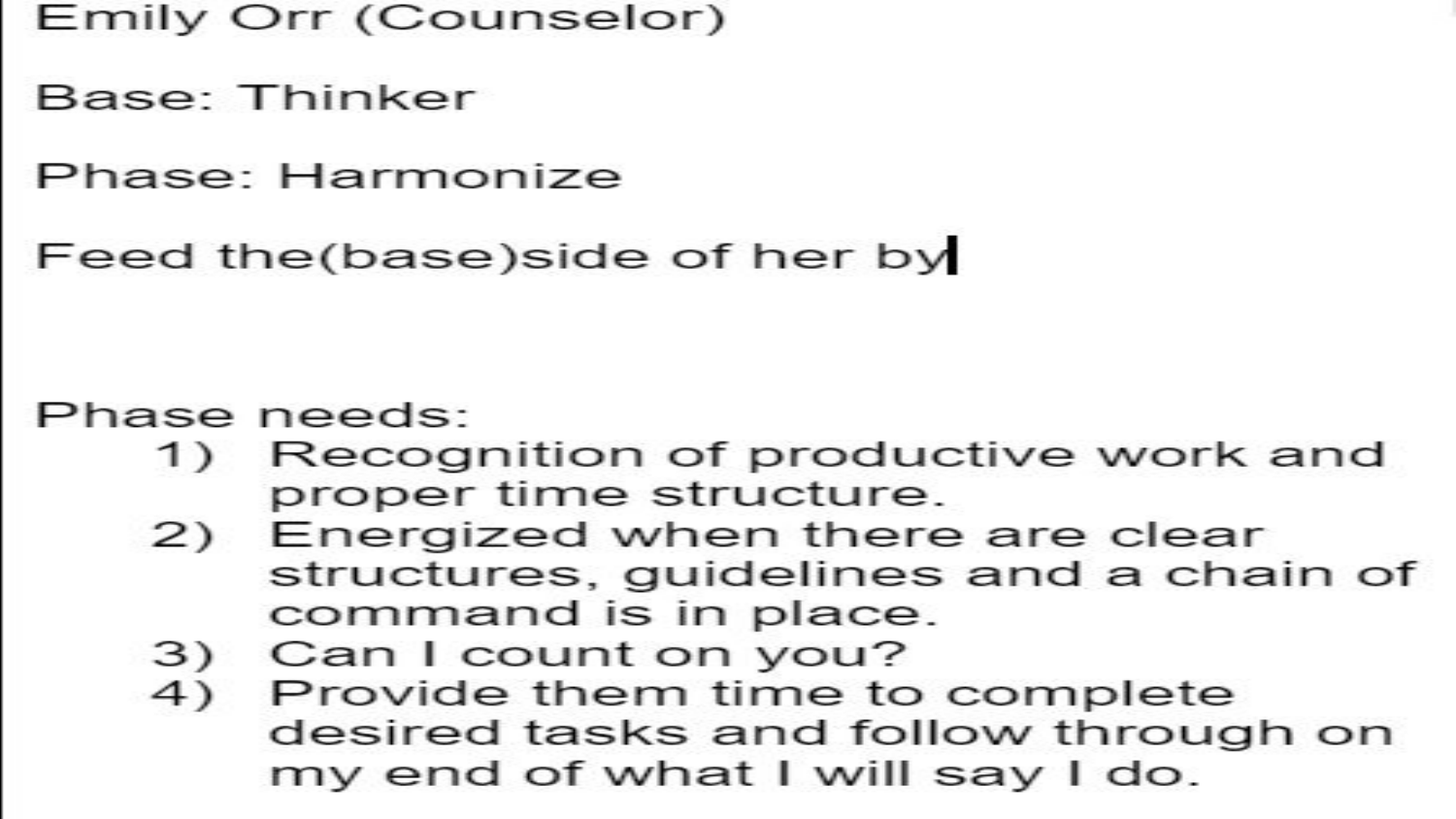Choose 2 of these options that you typically find yourself saying when presented with a new idea.

I think- I need options- I need the facts- The Who, What When, Where, and Why  $\checkmark$ 

I believe- In my opinion- We should- I trust that- I am committed to- My values



I feel-I am comfortable with-I am happy, sad - I love, care

I like it, I hate it, I want it, I don't want it, Wow! Sounds like fun

I imagine, I'm not sure, I'll wait for more direction, I need time to reflect, I don't want to rock the boat

Let's Go!, Let's make it happen, Let's go for it, The bottom line is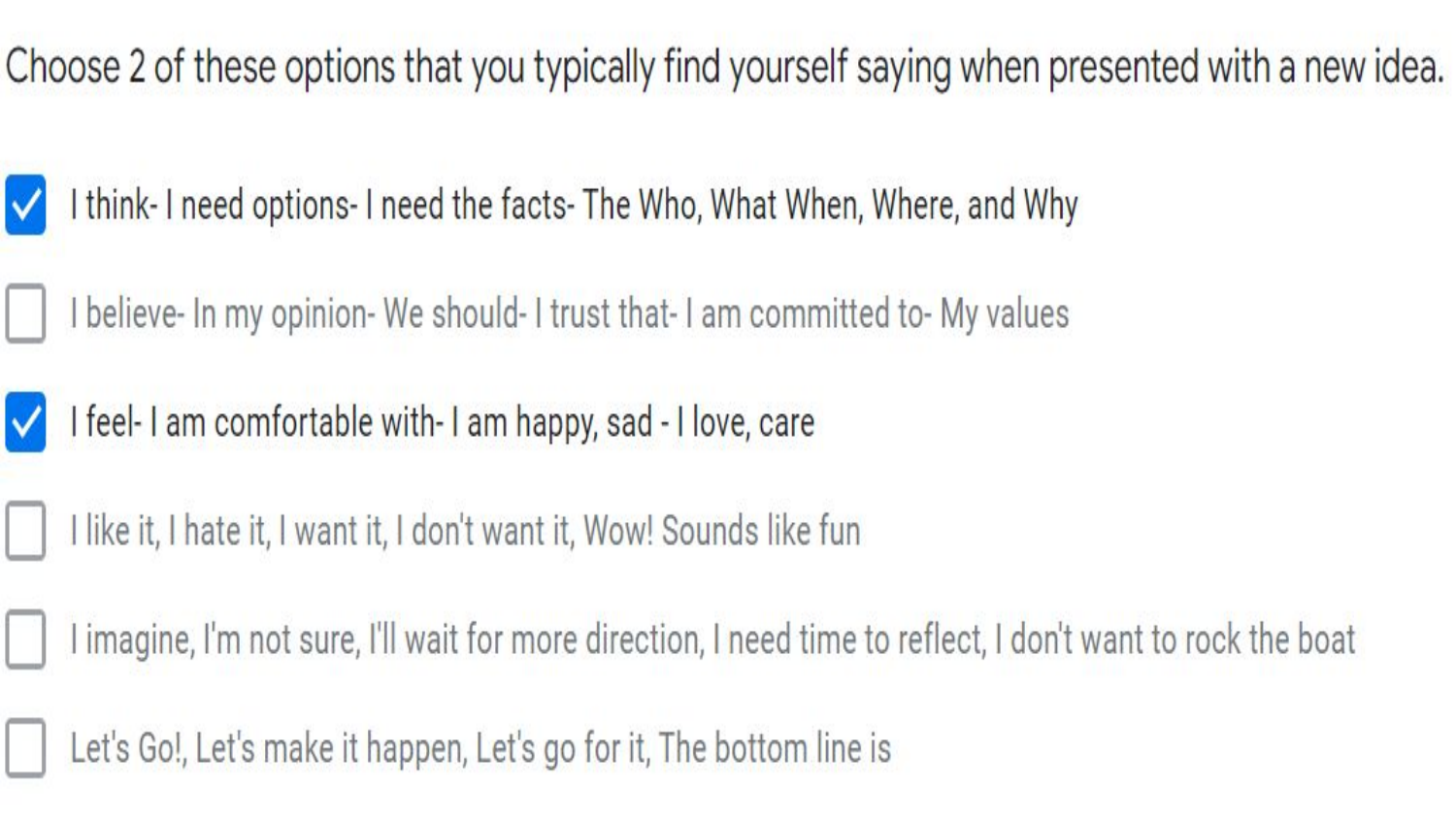Which 2 personality types do you find yourself reverting to when times of stress/anxiety take over?

Copy

4 responses

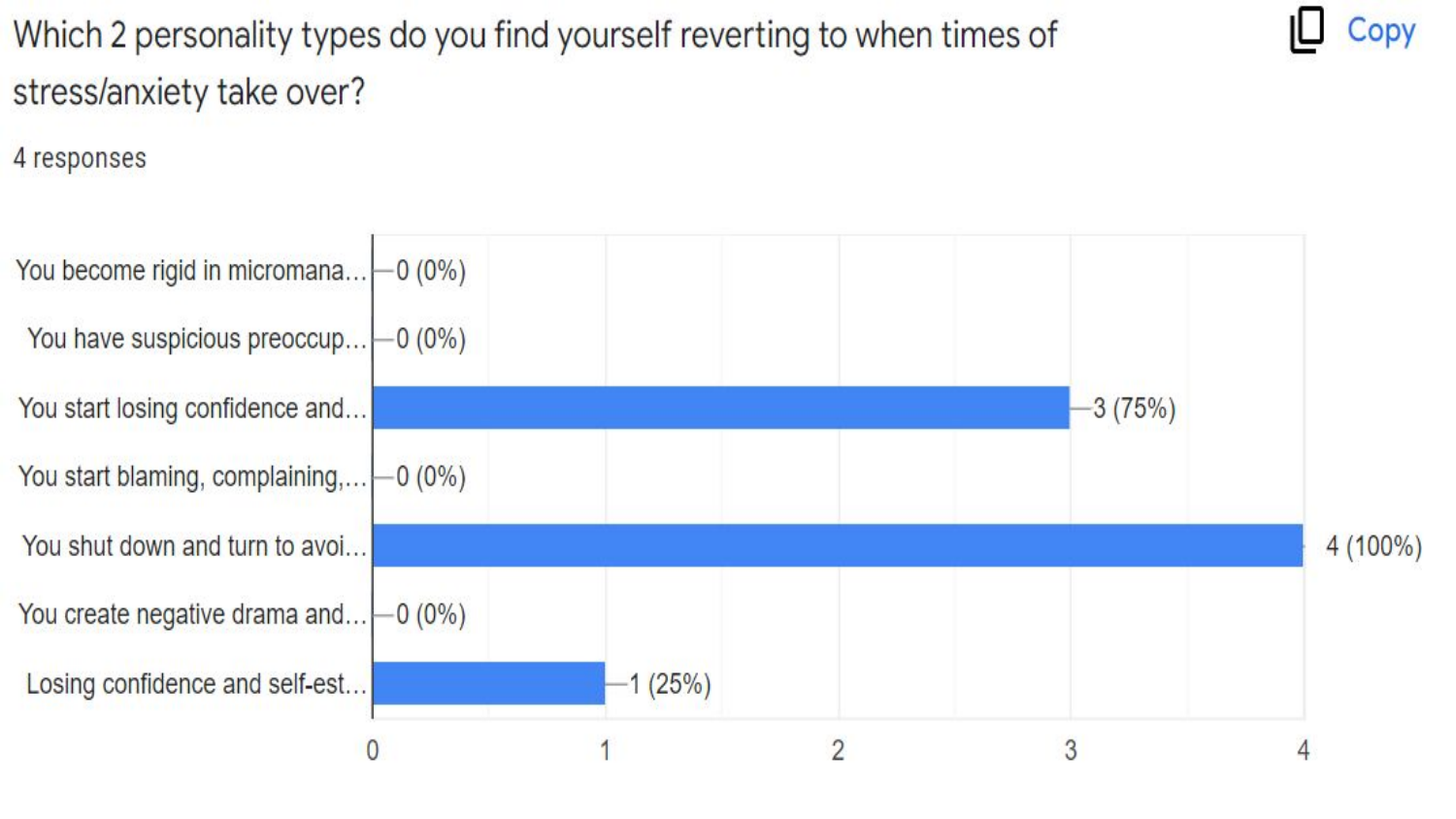### **My Discoveries**

During this project I learned that how people perceive leadership matters, that teachers who feel valued and heard show resiliency in tough situations, and that investing in people is the best way to build the culture of the building.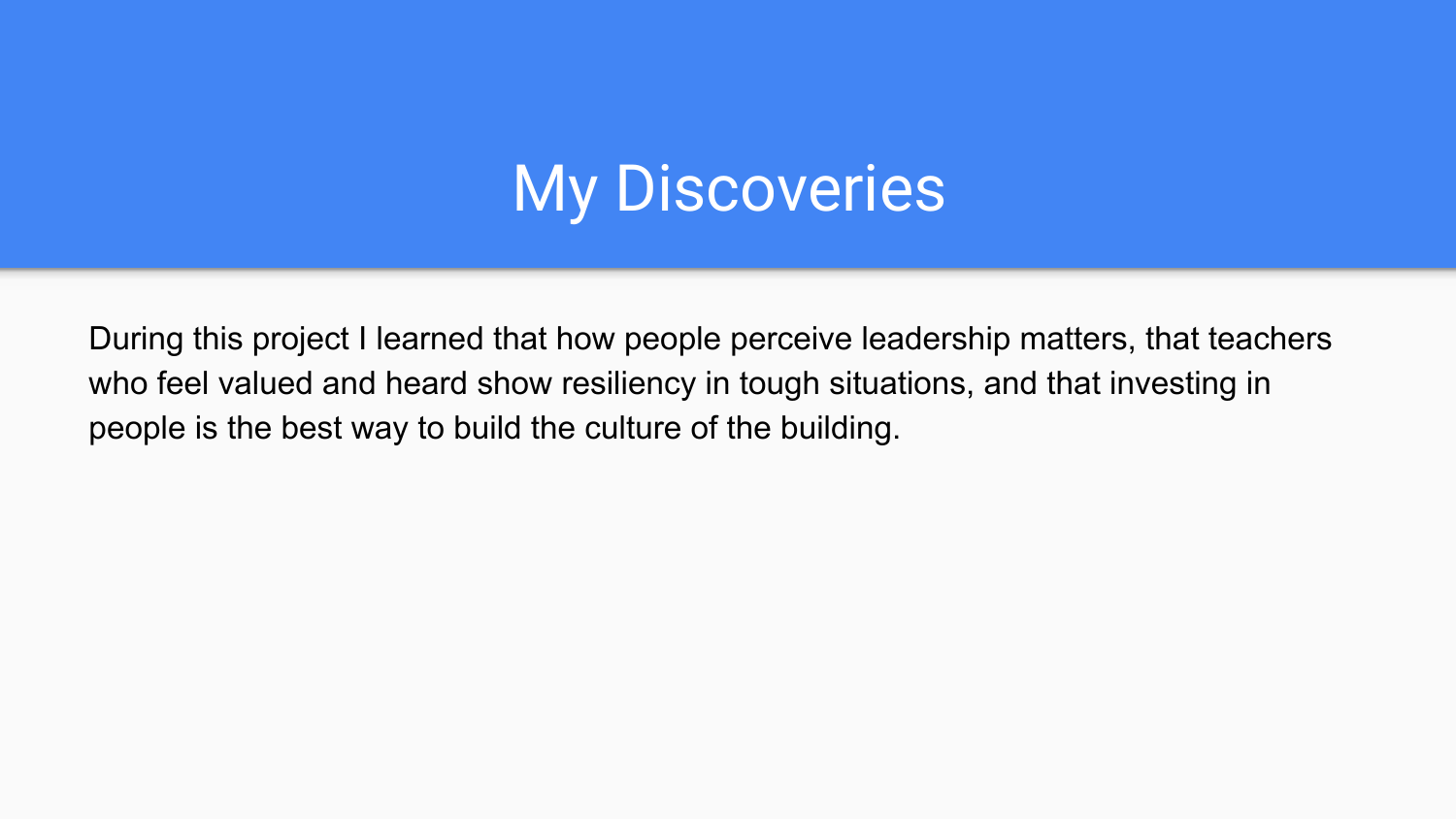### Next Steps

My next steps will be:

- 1) Keep feeding the phase of my new teachers.
- 2) Long term goal: I get to know all teachers base and phases
- 3) Share with teaching partners and staff others base and phase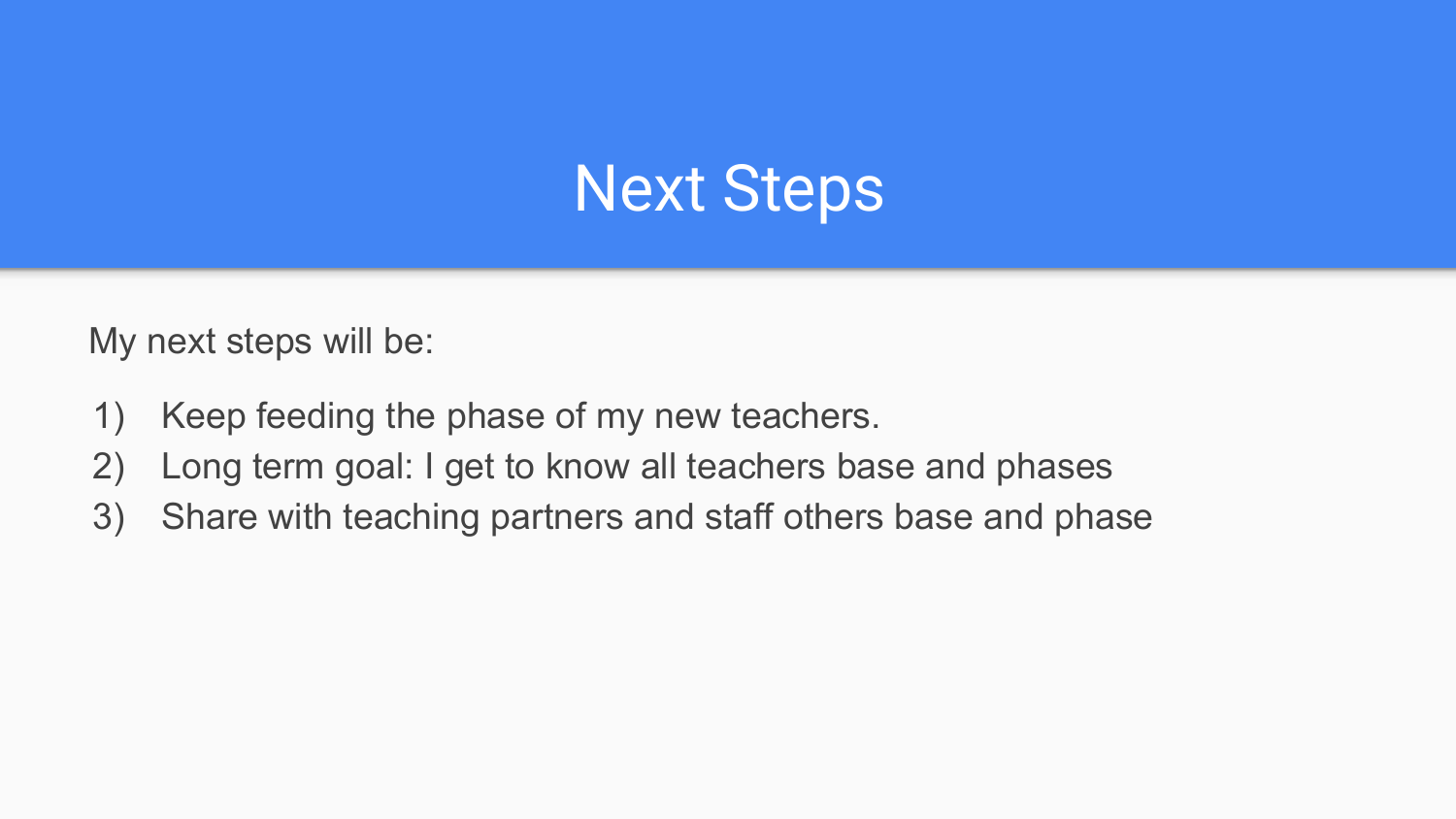# **Bibliography**

**Kamenetz, A. (2022, February 1).** *More than half of teachers are looking for the exits, a poll says***. NPR. Retrieved April 12, 2022, from https://www.npr.org/2022/02/01/1076943883/teachers-quitting-burnout#:~:text= Among%20the%20NEA%20poll's%20other,work%20obligations%20for%20tho se%20left.** 

**Regier, N. (2020).** *Seeing people through: Unleash your leadership potential with the process communication model***. Read How You Want.**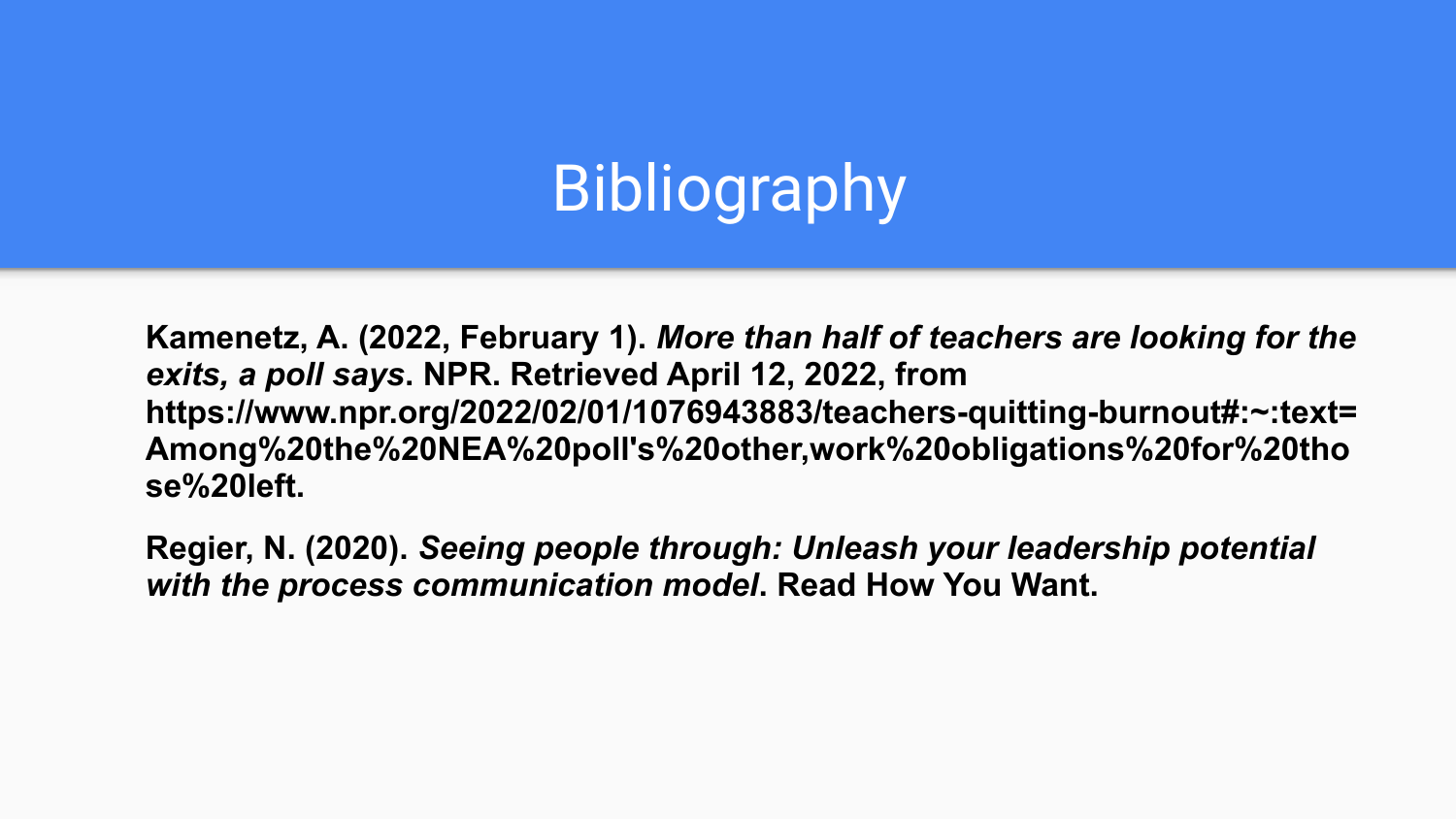Daniel "Chris" York Eastwood Elementary [dyork@ncweb.me](mailto:dyork@ncweb.me)

New teachers have entered the education profession at an unfamiliar time. Coming out of a pandemic, given the mental health instability of students, and the general stressors of the job; new teachers are leaving the profession quicker than ever. I hired three first-year teachers and one first-year counselor before the school year began. Eastwood receives the most Title 1 funding in our district. We are a K-6 building and have around 350 students. Our students come to us experiencing high amounts of trauma and families from poverty. For new teachers, this can be a challenge with so many students in your classroom experiencing this.

Therefore, I wondered if I was able to learn more about the PCM and found ways to better communicate to my new teachers, if that would help increase staff morale and help with teacher retention. If my new teachers felt this way then hopefully this would help with teacher retention as they would feel valued and appreciated. With this purpose in mind, I wondered how the PCM could best serve me as a leader with my teachers.

To gain insights into my wondering, I first needed to understand the PCM for myself. Viewing my results first, I wanted to be able to explain the PCM and how it helped me understand myself better to my new teachers. I read Seeing People Through and began to write down certain statements that I would say matched my phase and base. I then looked at what my stressors were and what I need in order to get back to phase and base. Doing this first helped me understand myself better, which helped me understand the PCM better, and then I was able to explain to my new teachers the need for this.

Next, I began to schedule meetings with each teacher and explain the PCM and why I was doing this. In this meeting, I had jotted down a few thoughts on what I thought their base and phase might be based on statements or personality tendencies I had experienced. The teachers were excited after leaving this meeting as they found it interesting and they appreciated the forethought of wanting them to feel appreciated and considered. Most of the teachers agreed with what I was seeing, but there were still some questions about the validity on the different types based on conversations.

After this meeting, I wanted to be sure that I was as accurate as possible with their base and phase. I worried that if I'm wrong then I might be doing more harm to the teachers if I'm not feeding the base properly. I went into the book and created a 5 question quiz based upon the graphs in the book. This was a very basic quiz, however, it did give me more insight into what each teacher needed from their opinion rather than formulating my own.

Next, I held meetings with each teacher to go over the results from their quiz. In all four of my cases, there was an overwhelming majority of answers that led to one of the traits. I believe this told me the base type for each person. Then, I looked at the next two highest totals,